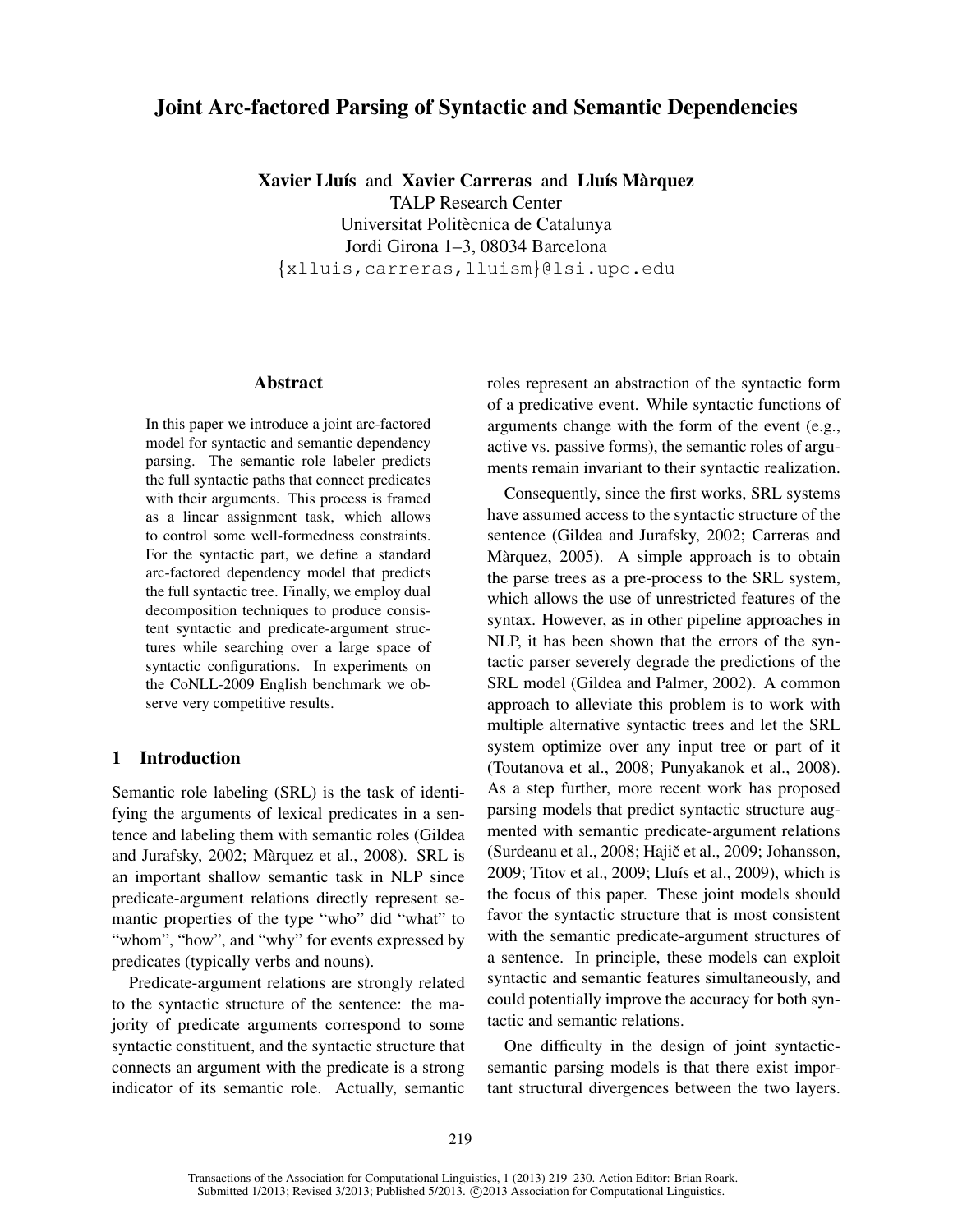

Figure 1: A sentence with syntactic dependencies (top) vergence where the argument "Mary" is linked to "play" with a path involving three syntactic dependencies. and semantic dependencies for the predicates "loves" and "play" (bottom). The thick arcs illustrate a structural di-

This is clearly seen in dependency-based representa- $2008$ ), such as in the example in Figure 1: the construct "loves to" causes the argument "Mary" to be syntactically distant from the predicate "play". Linguistic phenomena such as auxiliary verbs, control and raising, typically result in syntactic structures where semantic arguments are not among the direct dependants of their predicate  $-e.g.,$  about 25% of arguments are *distant* in the English development set of the CoNLL-2009 shared task. Besides, standard models for dependency parsing crucially depend on arc factorizations of the dependency structure (Mc-Donald et al., 2005; Nivre and Nilsson, 2005), otheris challenging to define efficient methods for syntactic and semantic dependency parsing that can exploit we propose a method for this joint task. tions of syntax and semantic roles (Surdeanu et al., wise their computational properties break. Hence, it features of both layers simultaneously. In this paper

In our method we define predicate-centric seman-In our memor we define predictive centre semantic models that, rather than predicting just the arsument that realizes each semantic role, they preexternal equality pair and contract are predictions with these models can be made using assignment algorithms in bipartite graphs. Simultaneously, we use a standard arc-factored dependency s shower that predicts the run syntactic tree or the sentence. Finally, we employ dual decomposition techficiel. Finany, we employ dual decomposition techniques (Koo et al., 2010; Rush et al., 2010; Sontag and was victor of any 2010, Rush of any 2010, Somald et al., 2010) to find agreement between the full de-2005). pendency tree and the partial syntactic trees linking  $\frac{1}{2}$  seach predicate with its arguments. In summary, the  $\frac{1}{\sqrt{2}}$ dict the full syntactic path that connects the predimodel that predicts the full syntactic tree of the senmain contributions of this paper are:

- We frame SRL as a weighted assignment problem in a bipartite graph. Under this framework we can control assignment constraints between roles and arguments. Key to our method, we can efficiently search over a large space of syntactic realizations of semantic arguments.
- $\bullet$  We solve joint inference of syntactic and sewe solve joint interface of syntactic and search mantic dependencies with a dual decomposition method, similar to that of Koo et al. (2010). Our system produces consistent syntactic and predicate-argument structures while searching over a large space of syntactic configurations. following previous work (Johansson, 2009). For-

In the experimental section we compare joint and pipeline models. The final results of our joint syntactic-semantic system are competitive with the  $\frac{1}{2}$ symacut-semantic system are competitive with the<br>state-of-the-art and improve over the best results ate-or-the-art and improve over the best results<br>ublished by a joint method on the CoNLL-2009 published by a joint method on the CoNLL-2009<br>English detect ample of  $\alpha$ English dataset.

#### 2 A Syntactic-Semantic Dependency  $$ Model

We first describe how we represent structures of synthe matures of syntantic dependencies like the one in Figure 1. Throughout the paper, we will assume a fixed input sentence  $x$  with  $n$  tokens where lexical predisyntactic functions  $\mathcal{R}_{syn}$  and semantic roles  $\mathcal{R}_{sem}$ . We will represent depencency structures using vec-<br>tors of binery veriphles  $\Lambda$  veriphle as a will in tors of binary variables. A variable  $y_{h,m,l}$  will indicate the presence of a syntactic dependency from head token h to dependant token m labeled with syn- $\det$  the interest  $\ell$ . Then, a symmetric even be dedependencies. Similarly, a variable  $z_{p,a,r}$  will indicate the presence of a semantic dependency between predicate token  $p$  and argument token  $a$  labeled with semantic role  $r$ . We will represent a semantic role structure as a vector z indexed by semantic dependencies  $\langle h, m, l \rangle$  we will assume that they are in the ! dencies. Whenever we enumerate syntactic depenvalid range for x, i.e.  $0 \le h \le n, 1 \le m \le n$ ,  $h \neq m$  and  $l \in \mathcal{R}_{syn}$ , where  $h = 0$  stands for a special *root* token. Similarly, for semantic dependencies  $\langle p, a, r \rangle$  we will assume that p points to a predicate of  $x, 1 \le a \le n$  and  $r \in \mathcal{R}_{sem}$ . cates are marked. We will also assume fixed sets of tactic function  $l$ . Then, a syntactic tree will be de-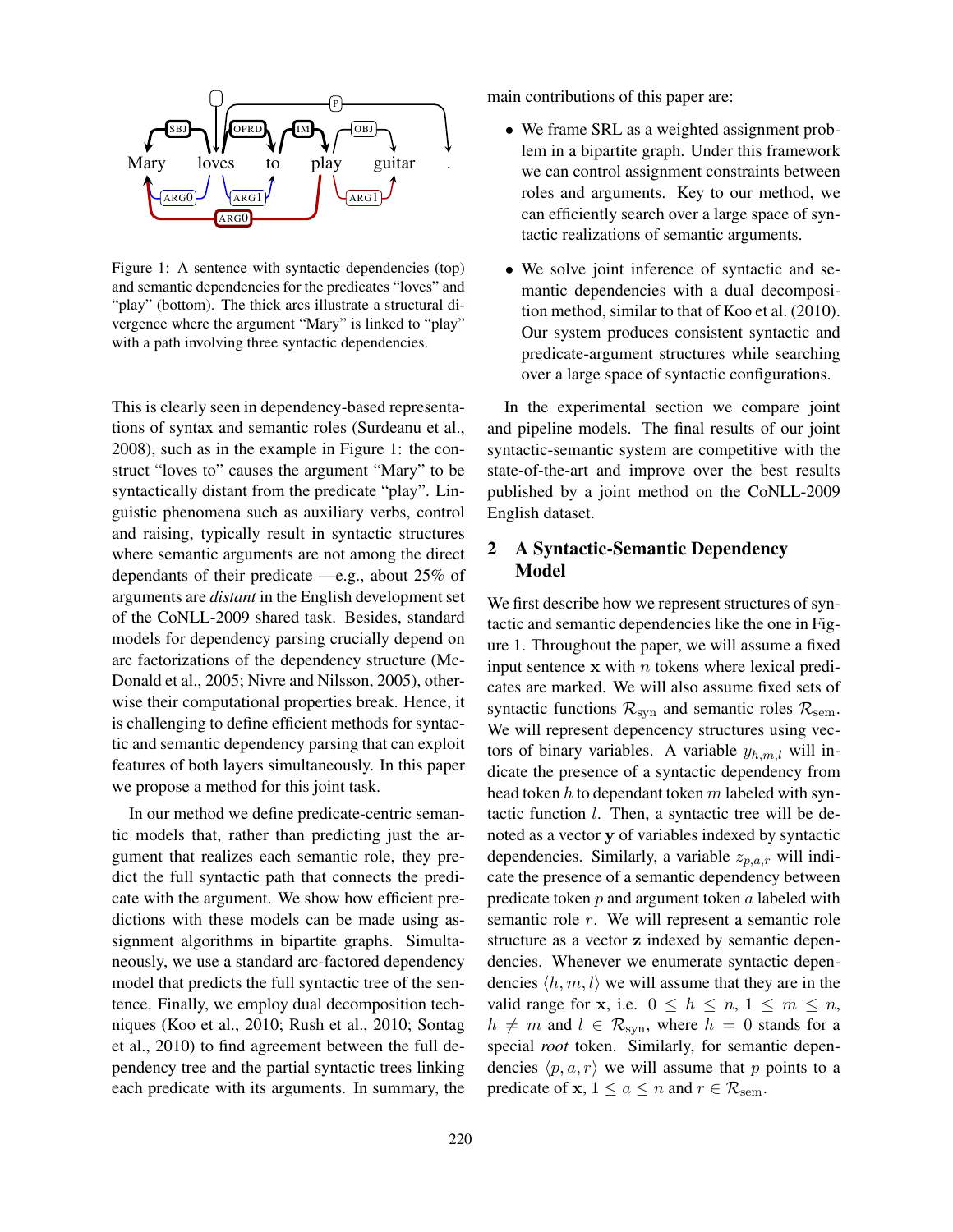A joint model for syntactic and semantic dependency parsing could be defined as:

$$
\underset{\mathbf{y},\mathbf{z}}{\text{argmax}} \ \ \text{s}.\text{syn}(\mathbf{x},\mathbf{y}) + \text{s}.\text{srl}(\mathbf{x},\mathbf{z},\mathbf{y}) \quad . \qquad (1)
$$

In the equation,  $s\text{-sym}(\mathbf{x}, \mathbf{y})$  gives a score for the syntactic tree y. In the literature, it is standard to use arc-factored models defined as

$$
s\text{-syn}(\mathbf{x}, \mathbf{y}) = \sum_{y_{h,m,l}=1} s\text{-syn}(\mathbf{x}, h, m, l) \quad , \quad (2)
$$

where we overload s\_syn to be a function that computes scores for individual syntactic dependencies. In linear discriminative models one has  $s \text{sgn}(\mathbf{x}, h, m, l) = \mathbf{w}_{syn} \cdot \mathbf{f}_{syn}(\mathbf{x}, h, m, l)$ , where  $f_{syn}$  is a feature vector for a syntactic dependency and  $w_{syn}$  is a vector of parameters (McDonald et al., 2005). In Section 6 we describe how we trained score functions with discriminative methods.

The other term in Eq. 1,  $s$ \_srl( $\mathbf{x}, \mathbf{z}, \mathbf{y}$ ), gives a score for a semantic dependency structure z using features of the syntactic structure y. Previous work has empirically proved the importance of exploiting syntactic features in the semantic component (Gildea and Jurafsky, 2002; Xue and Palmer, 2004; Punyakanok et al., 2008). However, without further assumptions, this property makes the optimization problem computationally hard. One simple approximation is to use a pipeline model: first compute the optimal syntactic tree y, and then optimize for the best semantic structure z given y. In the rest of the paper we describe a method that searches over syntactic and semantic dependency structures jointly.

We first note that for a fixed semantic dependency, the semantic component will typically restrict the syntactic features representing the dependency to a specific subtree of y. For example, previous work has restricted such features to the syntactic path that links a predicate with an argument (Moschitti, 2004; Johansson, 2009), and in this paper we employ this restriction. Figure 1 gives an example of a subtree, where we highlight the syntactic path that connects the semantic dependency between "play" and "Mary" with role ARG0.

Formally, for a predicate  $p$ , argument  $a$  and role *r* we define a *local* syntactic subtree  $\pi^{p,a,r}$  represented as a vector:  $\pi_{h,m,l}^{p,a,r}$  indicates if a dependency

 $\langle h, m, l \rangle$  is part of the syntactic path that links predicate p with token a and role  $r<sup>1</sup>$ . Given full syntactic and semantic structures y and z it is trivial to construct a vector  $\pi$  that concatenates vectors  $\pi^{p,a,r}$  for all  $\langle p, a, r \rangle$  in z. The semantic model becomes

$$
\text{s\_srl}(\mathbf{x}, \mathbf{z}, \boldsymbol{\pi}) = \sum_{z_{p,a,r}=1} \text{s\_srl}(\mathbf{x}, p, a, r, \boldsymbol{\pi}^{p,a,r}) \quad ,
$$
\n(3)

where s\_srl computes a score for a semantic dependency  $\langle p, a, r \rangle$  *together* with its syntactic path  $\pi^{p,a,r}$ . As in the syntactic component, this function is typically defined as a linear function over a set of features of the semantic dependency and its path.

The inference problem of our joint model is:

$$
\underset{\mathbf{y},\mathbf{z},\boldsymbol{\pi}}{\text{argmax}} \ \ \text{s}.\text{syn}(\mathbf{x},\mathbf{y}) + \text{s}.\text{srl}(\mathbf{x},\mathbf{z},\boldsymbol{\pi}) \qquad (4)
$$

subject to

| cTree:     | y is a valid dependency tree                              |
|------------|-----------------------------------------------------------|
| cRole:     | $\forall p,r:\sum z_{p,a,r}\leq 1$<br>$\alpha$            |
| cArg:      | $\forall p, a: \sum z_{p,a,r} \leq 1$                     |
| cPath:     | $\forall p, a, r : \text{if } z_{p,a,r} = 1 \text{ then}$ |
|            | $\pi^{p,a,r}$ is a path from p to a,                      |
|            | otherwise $\pi^{p,a,r} = 0$                               |
| cSubtree : | $\forall p, a, r : \pi^{p,a,r}$ is a subtree of y         |

Constraint cTree dictates that y is a valid dependency tree; see (Martins et al., 2009) for a detailed specification. The next two sets of constraints concern the semantic structure only. cRole imposes that each semantic role is realized at most once.<sup>2</sup> Conversely, cArg dictates that an argument can realize at most one semantic role in a predicate. The final two sets of constraints model the syntactic-semantic interdependencies. **cPath** imposes that each  $\pi^{p,a,r}$ represents a syntactic path between  $p$  and  $a$  whenever there exists a semantic relation. Finally, cSubtree imposes that the paths in  $\pi$  are consistent with the full syntactic structure, i.e. they are subtrees.

<sup>&</sup>lt;sup>1</sup>In this paper we say that structures  $\pi^{p,a,r}$  are paths from predicates to arguments, but they could be more general subtrees. The condition to build a joint system is that these subtrees must be parseable in the way we describe in Section 3.1.

<sup>&</sup>lt;sup>2</sup>In general a semantic role can be realized with more than one argument, though it is rare. It is not hard to modify our framework to allow for a maximum number of occurrences of a semantic role.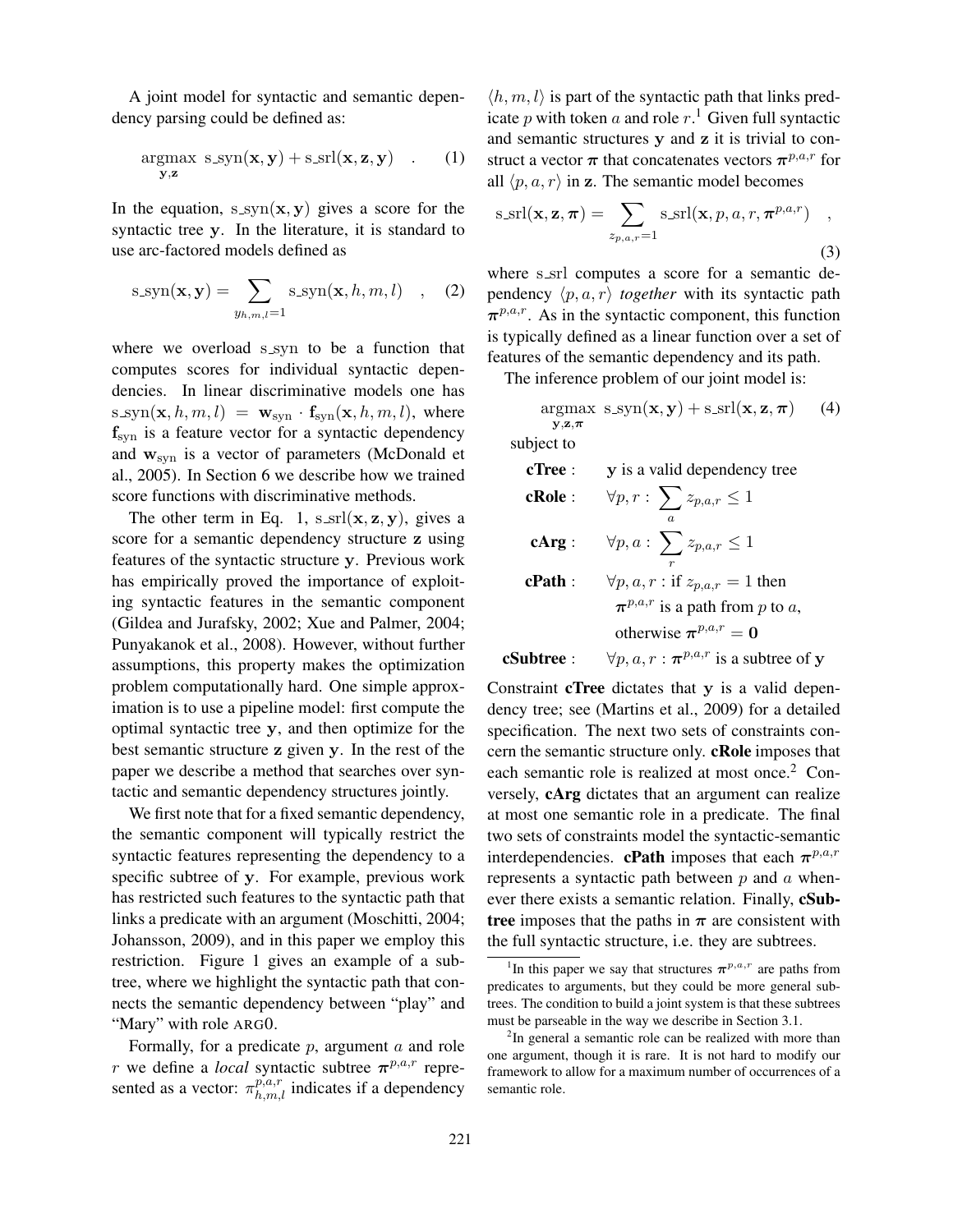In Section 3 we define a process that optimizes the semantic structure ignoring constraint cSubtree. Then in Section 4 we describe a dual decomposition method that uses the first process repeatedly to solve the joint problem.

# 3 SRL as Assignment

In this section we frame the problem of finding semantic dependencies as a linear assignment task. The problem we optimize is:

$$
\underset{\mathbf{z}, \pi}{\operatorname{argmax}} \ \ \underset{\mathbf{c}}{\operatorname{ssrl}}(\mathbf{x}, \mathbf{z}, \pi) \tag{5}
$$
\n
$$
\text{subject to} \quad \text{cRole, } \text{cArg, } \text{cPath}
$$

In this case we dropped the full syntactic structure y from the optimization in Eq. 4, as well as the corresponding constraints cTree and cSubtree. As a consequence, we note that the syntactic paths  $\pi$ are not tied to any consistency constraint other than each of the paths being a well-formed sequence of dependencies linking the predicate to the argument. In other words, the optimal solution in this case does not guarantee that the set of paths from a predicate to all of its arguments satisfies tree constraints. We first describe how these paths can be optimized locally. Then we show how to find a solution z satisfying cRole and cArg using an assignment algorithm.

### 3.1 Local Optimization of Syntactic Paths

Let  $\hat{z}$  and  $\hat{\pi}$  be the optimal values of Eq. 5. For any  $\langle p, a, r \rangle$ , let

$$
\tilde{\pi}^{p,a,r} = \underset{\pi^{p,a,r}}{\operatorname{argmax}} \ \mathrm{s}.\mathrm{srl}(\mathbf{x}, p, a, r, \pi^{p,a,r}) \ . \tag{6}
$$

For any  $\langle p, a, r \rangle$  such that  $\widehat{z}_{p,a,r} = 1$  it has to be that  $\hat{\pi}^{p,a,r} = \tilde{\pi}^{p,a,r}$ . If this was not true, replacing  $\hat{\pi}^{p,a,r}$ with  $\tilde{\pi}^{p,a,r}$  would improve the objective of Eq. 5 without violating the constraints, thus contradicting the hypothesis about optimality of  $\hat{\pi}$ . Therefore, for each  $\langle p, a, r \rangle$  we can optimize its best syntactic path locally as defined in Eq. 6.

In this paper, we will assume access to a list of likely syntactic paths for each predicate  $p$  and argument candidate a, such that the optimization in Eq. 6 can be solved explicitly by looping over each path in the list. The main advantage of this method is that, since paths are precomputed, our model can make unrestricted use of syntactic path features.



Figure 2: Illustration of the assignment graph for the sentence "Mary plays guitar", where the predicate "plays" can have up to three roles: ARG0 (agent), ARG1 (theme) and ARG2 (benefactor). Nodes labeled NULL represent a null role or token. Highlighted edges are the correct assignment.

It is simple to employ a probabilistic syntactic dependency model to create the list of likely paths for each predicate-argument pair. In the experiments we explore this approach and show that with an average of 44 paths per predicate we can recover 86.2% of the correct paths.

We leave for future work the development of efficient methods to recover the most likely syntactic structure linking an argument with its predicate.

### 3.2 The Assignment Algorithm

Coming back to solving Eq. 5, it is easy to see that an optimal solution satisfying constraints cRole and cArg can be found with a linear assignment algorithm. The process we describe determines the predicate-argument relations separately for each predicate. Assume a bipartite graph of size  $N$  with *role* nodes  $r_1 \nldots r_N$  on one side and *argument* nodes  $a_1 \ldots a_N$  on the other side. Assume also a matrix of non-negative scores  $W_{i,j}$  corresponding to assigning argument  $a_j$  to role  $r_i$ . A linear assignment algorithm finds a bijection  $f : i \to j$  from roles to arguments that maximizes  $\sum_{i=1}^{N} W_{i,f(i)}$ . The Hungarian algorithm finds the exact solution to this problem in  $\mathcal{O}(N^3)$  time (Kuhn, 1955; Burkard et al., 2009).

All that is left is to construct a bipartite graph representing predicate roles and sentence tokens, such that some roles and tokens can be left unassigned, which is a common setting for assignment tasks. Algorithm 1 describes a procedure for constructing a weighted bipartite graph for SRL, and Figure 2 illustrates an example of a bipartite graph. We then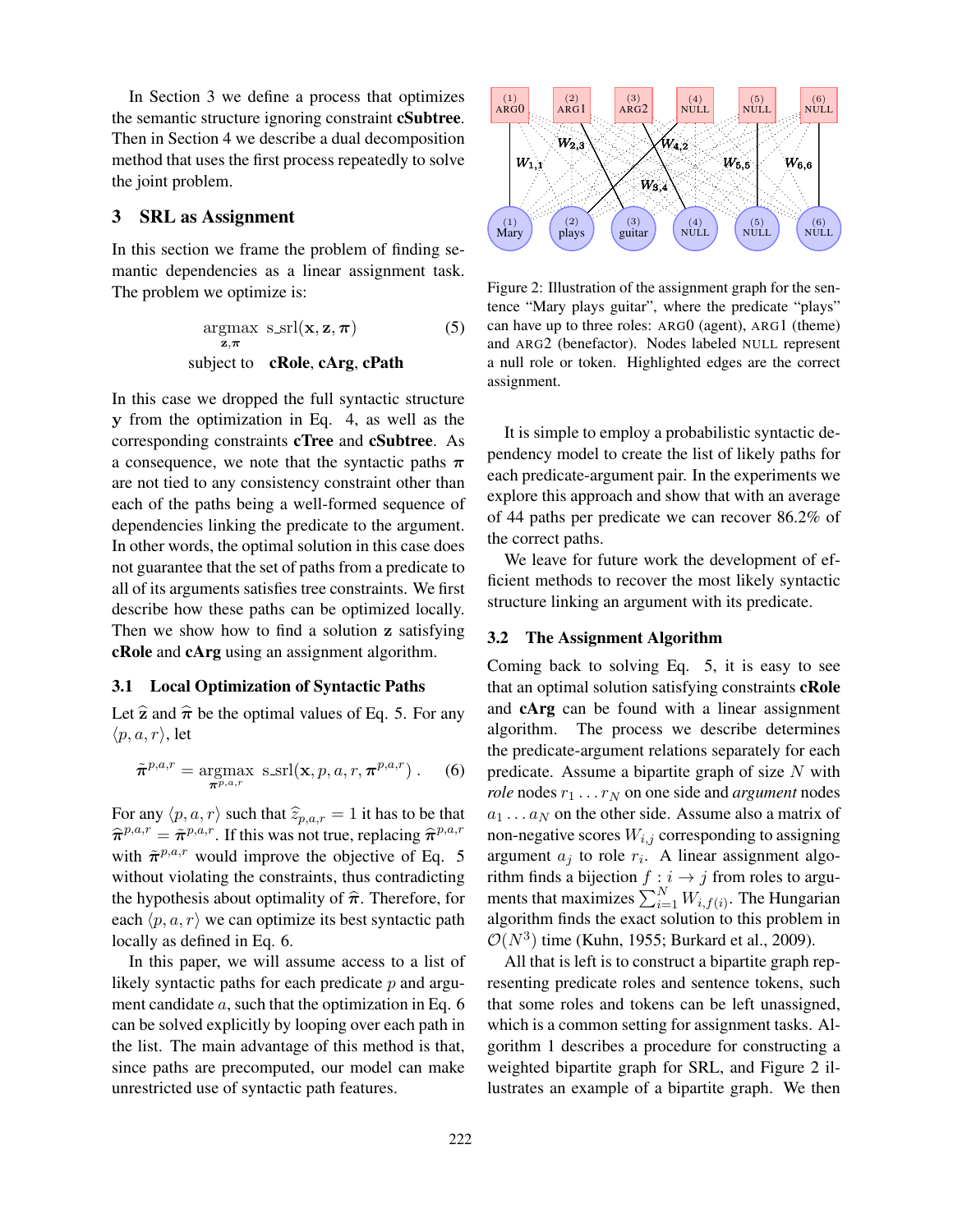Algorithm 1 Construction of an Assignment Graph for Semantic Role Labeling

Let p be a predicate with  $k$  possible roles. Let  $n$  be the number of argument candidates in the sentence. This algorithm creates a bipartite graph with  $N = n + k$  vertices on each side.

- 1. Create *role* vertices  $r_i$  for  $i = 1...N$ , where
	- for  $1 \leq i \leq k$ ,  $r_i$  is the *i*-th role,
	- for  $1 \leq i \leq n$ ,  $r_{k+i}$  is a special NULL role.
- 2. Create *argument* vertices  $a_j$  for  $j = 1...N$ , where
	- for  $1 \le j \le n$ ,  $a_j$  is the *j*-th argument candidate,
	- for  $1 \leq j \leq k$ ,  $a_{n+j}$  is a special NULL argument.
- 3. Define a matrix of model scores  $S \in \mathbb{R}^{(k+1)\times n}$ :
	- (a) Optimization of syntactic paths: For  $1 \leq i \leq k, 1 \leq j \leq n$  $S_{i,j} = \max_{\boldsymbol{\pi}^{p, a_j, r_i}} s\_srl(\mathbf{x}, p, a_j, r_i, \boldsymbol{\pi}^{p, a_j, r_i})$
	- (b) Scores of NULL assignments<sup>3</sup>: For  $1 \leq j \leq n$  $S_{k+1,j} = 0$
- 4. Let  $S_0 = \min_{i,j} S_{i,j}$ , the minimum of any score in S. Define a matrix of *non-negative* scores W ∈  $\mathbb{R}^{N\times N}$  as follows:

(a) for 
$$
1 \le i \le k
$$
,  $1 \le j \le n$   
\n $W_{i,j} = S_{i,j} - S_0$   
\n(b) for  $k < i \le N$ ,  $1 \le j \le n$   
\n $W_{i,j} = S_{k+1,j} - S_0$   
\n(c) for  $1 < i \le N$ ,  $n < j \le N$   
\n $W_{i,j} = 0$ 

run the Hungarian algorithm on the weighted graph and obtain a bijection  $f : r_i \rightarrow a_j$ , from which it is trivial to recover the optimal solution of Eq. 5. Finally, we note that it is simple to allow for multiple instances of a semantic role by adding more role nodes in step 1; it would be straightforward to add penalties in step 3 for multiple instances of roles.

### 4 A Dual Decomposition Algorithm

We now present a dual decomposition method to optimize Eq. 4, that uses the assignment algorithm presented above as a subroutine. Our method is similar to that of Koo et al. (2010), in the sense that our joint optimization can be decomposed into two sub-problems that need to agree on the syntactic dependencies they predict. For a detailed description of dual decomposition methods applied to NLP see (Sontag et al., 2010; Rush et al., 2010).

We note that in Eq. 4 the constraint **cSubtree** ties the syntactic and semantic structures, imposing that any path  $\pi^{p,a,r}$  that links a predicate p with an argument *a* must be a subtree of the full syntactic structure y. Formally the set of constraints is:

$$
y_{h,m,l} \geq \pi_{h,m,l}^{p,a,r} \quad \forall p,a,r,h,m,l \enspace .
$$

These constraints can be compactly written as

$$
c \cdot y_{h,m,l} \ge \sum_{p,a,r} \pi_{h,m,l}^{p,a,r} \quad \forall \ h,m,l \ ,
$$

where  $c$  is a constant equal to the number of distinct semantic dependencies  $\langle p, a, r \rangle$ . In addition, we can introduce a vector non-negative slack variables  $\xi$  with a component for each syntactic dependency  $\xi_{h,m,l}$ , turning the constraints into:

$$
c \cdot y_{h,m,l} - \sum_{p,a,r} \pi_{h,m,l}^{p,a,r} - \xi_{h,m,l} = 0 \quad \forall \ h,m,l
$$

We can now rewrite Eq. 4 as:

$$
\underset{\mathbf{y},\mathbf{z},\boldsymbol{\pi},\boldsymbol{\xi}\geq\mathbf{0}}{\operatorname{argmax}} \quad \underset{\mathbf{y},\mathbf{z},\boldsymbol{\pi},\boldsymbol{\xi}\geq\mathbf{0}}{\operatorname{sign}(\mathbf{x},\mathbf{y})} + \text{s}.\text{srl}(\mathbf{x},\mathbf{z},\boldsymbol{\pi}) \tag{7}
$$

subject to

### cTree, cRole, cArg, cPath

$$
\forall h, m, l: c \cdot y_{h,m,l} - \sum_{p,a,r} \pi_{h,m,l}^{p,a,r} - \xi_{h,m,l} = 0
$$

As in Koo et al. (2010), we will relax subtree constraints by introducing a vector of Lagrange multipliers  $\lambda$  indexed by syntactic dependencies, i.e. each coordinate  $\lambda_{h,m,l}$  is a Lagrange multiplier for the constraint associated with  $\langle h, m, l \rangle$ . The Lagrangian of the problem is:

$$
L(\mathbf{y}, \mathbf{z}, \boldsymbol{\pi}, \boldsymbol{\xi}, \boldsymbol{\lambda}) = \text{s}.\text{syn}(\mathbf{x}, \mathbf{y}) + \text{s}.\text{srl}(\mathbf{x}, \mathbf{z}, \boldsymbol{\pi}) + \boldsymbol{\lambda} \cdot \left(c \cdot \mathbf{y} - \sum_{p, a, r} \boldsymbol{\pi}^{p, a, r} - \boldsymbol{\xi}\right)
$$
(8)

We can now formulate Eq. 7 as:

$$
\max_{\substack{\mathbf{y},\mathbf{z},\boldsymbol{\pi},\boldsymbol{\xi}\geq 0\\ \text{s.t. cTree, cRole, cArg, cPath} }} L(\mathbf{y},\mathbf{z},\boldsymbol{\pi},\boldsymbol{\xi},\boldsymbol{\lambda})
$$
(9)

 $3$ In our model we fix the score of null assignments to 0. It is straightforward to compute a discriminative score instead.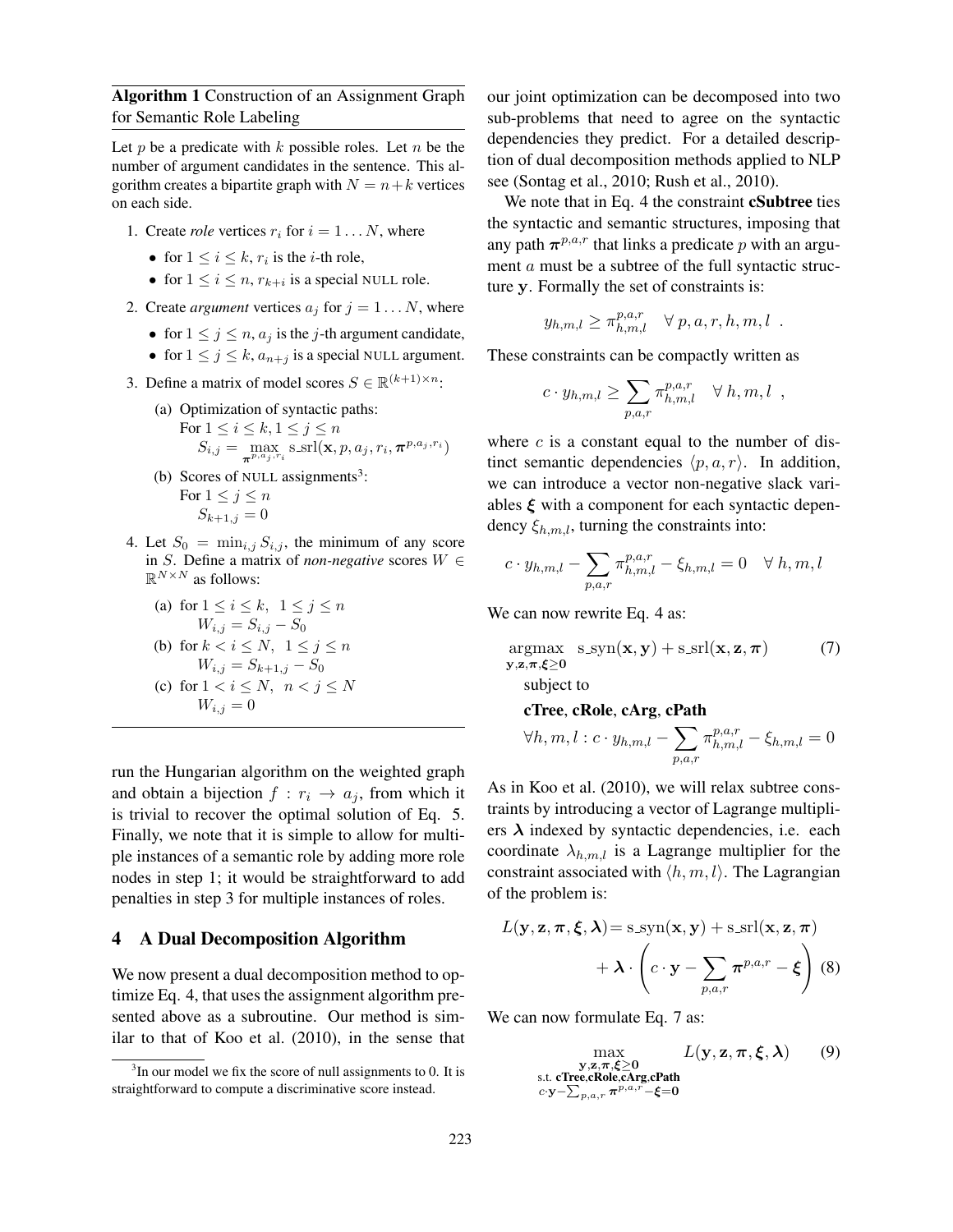This optimization problem has the property that its optimum value is the same as the optimum of Eq. 7 for any value of  $\lambda$ . This is because whenever the constraints are satisfied, the terms in the Lagrangian involving  $\lambda$  are zero. If we remove the subtree constraints from Eq. 9 we obtain the dual objective:

$$
D(\lambda) = \max_{\substack{\mathbf{y}, \mathbf{z}, \boldsymbol{\pi}, \boldsymbol{\xi} \ge 0 \\ \text{s.t. cTree}, \text{Role}, \text{cArg}, \text{Path}}} L(\mathbf{y}, \mathbf{z}, \boldsymbol{\pi}, \boldsymbol{\xi}, \lambda) \qquad (10)
$$
  
\n
$$
= \max_{\substack{\mathbf{y} \text{ s.t. cTree}}} (\text{s} \text{-syn}(\mathbf{x}, \mathbf{y}) + c \cdot \mathbf{y} \cdot \lambda)
$$
  
\n
$$
+ \max_{\substack{\mathbf{z}, \boldsymbol{\pi} \\ \mathbf{z}, \boldsymbol{\pi}}} (\text{s} \text{-srl}(\mathbf{x}, \mathbf{z}, \boldsymbol{\pi}) - \lambda \cdot \sum_{p, a, r} \boldsymbol{\pi}^{p, a, r})
$$
  
\n
$$
+ \max_{\substack{\mathbf{z} \ge 0}} (-\lambda \cdot \boldsymbol{\xi}) \qquad (11)
$$

The dual objective is an upper bound to the optimal value of primal objective of Eq. 7. Thus, we are interested in finding the minimum of the dual in order to tighten the upper-bound. We will solve

$$
\min_{\lambda} D(\lambda) \tag{12}
$$

using a subgradient method. Algorithm 2 presents pseudo-code. The algorithm takes advantage of the *decomposed* form of the dual in Eq. 11, where we have rewritten the Lagrangian such that syntactic and semantic structures appear in separate terms. This will allow to compute subgradients efficiently. In particular, the subgradient of D at a point  $\lambda$  is:

$$
\Delta(\lambda) = c \cdot \hat{\mathbf{y}} - \sum_{p,a,r} \hat{\pi}^{p,a,r} - \hat{\xi} \tag{13}
$$

where

$$
\widehat{\mathbf{y}} = \underset{\mathbf{y} \text{ s.t. cTree}}{\text{argmax}} (\text{s}.\text{syn}(\mathbf{x}, \mathbf{y}) + c \cdot \mathbf{y} \cdot \boldsymbol{\lambda}) \quad (14)
$$

$$
\widehat{\mathbf{z}}, \widehat{\boldsymbol{\pi}} = \underset{\substack{\mathbf{z}, \boldsymbol{\pi} \text{ s.t.} \\ \text{cRole,cArg,cPath}}}{} \text{as } \text{ssrl}(\mathbf{x}, \mathbf{z}, \boldsymbol{\pi}) - \lambda \sum_{p, a, r} \boldsymbol{\pi}^{p, a, r} \tag{15}
$$

$$
\hat{\xi} = \underset{\xi \ge 0}{\operatorname{argmax}} -\lambda \cdot \xi \tag{16}
$$

Whenever  $\hat{\pi}$  is consistent with  $\hat{y}$  the subgradient will be zero and the method will converge. When paths  $\hat{\pi}$  contain a dependency  $\langle h, m, l \rangle$  that is inconsistent with  $\hat{y}$ , the associated dual  $\lambda_{h,m,l}$  will increase, hence lowering the score of all paths that use  $\langle h, m, l \rangle$  at the next iteration; at same time, the total score for that dependency will increase, favoring syntactic dependency structures alternative to  $\hat{y}$ . As Algorithm 2 A dual-decomposition algorithm for syntactic-semantic dependency parsing **Input:**  $x$ , a sentence;  $T$ , number of iterations; **Output:** syntactic and semantic structures  $\hat{y}$  and  $\hat{z}$ Notation: we use cSem= cRole  $\wedge$  cArg  $\wedge$  cPath 1:  $\lambda^1 = 0$  # initialize dual variables 2: c = number of distinct  $\langle h, m, l \rangle$  in x 3: for  $t = 1 \dots T$  do 4:  $\hat{y} = \operatorname{argmax}_{y \text{ s.t. cTree}} (\text{s}.\text{syn}(\mathbf{x}, y) + c \cdot \lambda^t \cdot y)$ 5:  $\widehat{\mathbf{z}}, \widehat{\boldsymbol{\pi}} = \arg\max_{\mathbf{s}, \mathbf{t}} \sum_{\mathbf{cSem}}$  $(s\,\text{srl}(\mathbf{x}, \mathbf{z}, \pi))$  $-{\boldsymbol{\lambda}}^t\cdot \sum_{p,a,r}\boldsymbol{\pi}^{p,a,r}\big)$ 6:  $\lambda^{t+1} = \lambda^t$  # dual variables for the next iteration 7: Set  $\alpha_t$ , the step size of the current iteration 8: **for each**  $\langle h, m, l \rangle$  **do**<br>9:  $q = \sum_{n \text{ s}} \hat{\pi}_{h,n,l}^{p,a,r}$ 9:  $q = \sum_{p,a,r} \hat{\pi}_{h,m,l}^{p,a,r}$  # num. paths using  $\langle h, m, l \rangle$ 10: **if**  $q > 0$  and  $\widehat{y}_{h,m,l} = 0$  then 11:  $t^{t+1}_{h,m,l} = \lambda^{t+1}_{h,m,l} + \alpha_t q$ 12: **break if**  $\lambda^{t+1} = \lambda^t$  # convergence 13: return  $\hat{\mathbf{y}}, \hat{\mathbf{z}}$ 

in previous work, in the algorithm a parameter  $\alpha_t$ controls the size of subgradient steps at iteration  $t$ .

The key point of the method is that solutions to Eq. 14 and 15 can be computed efficiently using separate processes. In particular, Eq. 14 corresponds to a standard dependency parsing problem, where for each dependency  $\langle h, m, l \rangle$  we have an additional score term  $c \cdot \lambda_{h,m,l}$  —in our experiments we use the projected dependency parsing algorithm by (Eisner, 2000). To calculate Eq. 15 we use the assignment method described in Section 3, where it is straightforward to introduce additional score terms  $-\lambda_{h,m,l}$ to every factor  $\pi_{h,m,l}^{p,a,r}$ . It can be shown that whenever the subgradient method converges, the solutions  $\hat{y}$ and  $\hat{z}$  are the optimal solutions to our original problem in Eq. 4 (see (Koo et al., 2010) for a justification). In practice we run the subgradient method for a maximum number of iterations, and return the solutions of the last iteration if it does not converge.

### 5 Related Work

Recently, there have been a number of approaches to joint parsing of syntactic and semantic dependencies, partly because of the availability of treebanks in this format popularized by the CoNLL shared tasks (Surdeanu et al., 2008; Hajič et al., 2009).

Like in our method, Johansson (2009) defined a model that exploits features of a semantic depen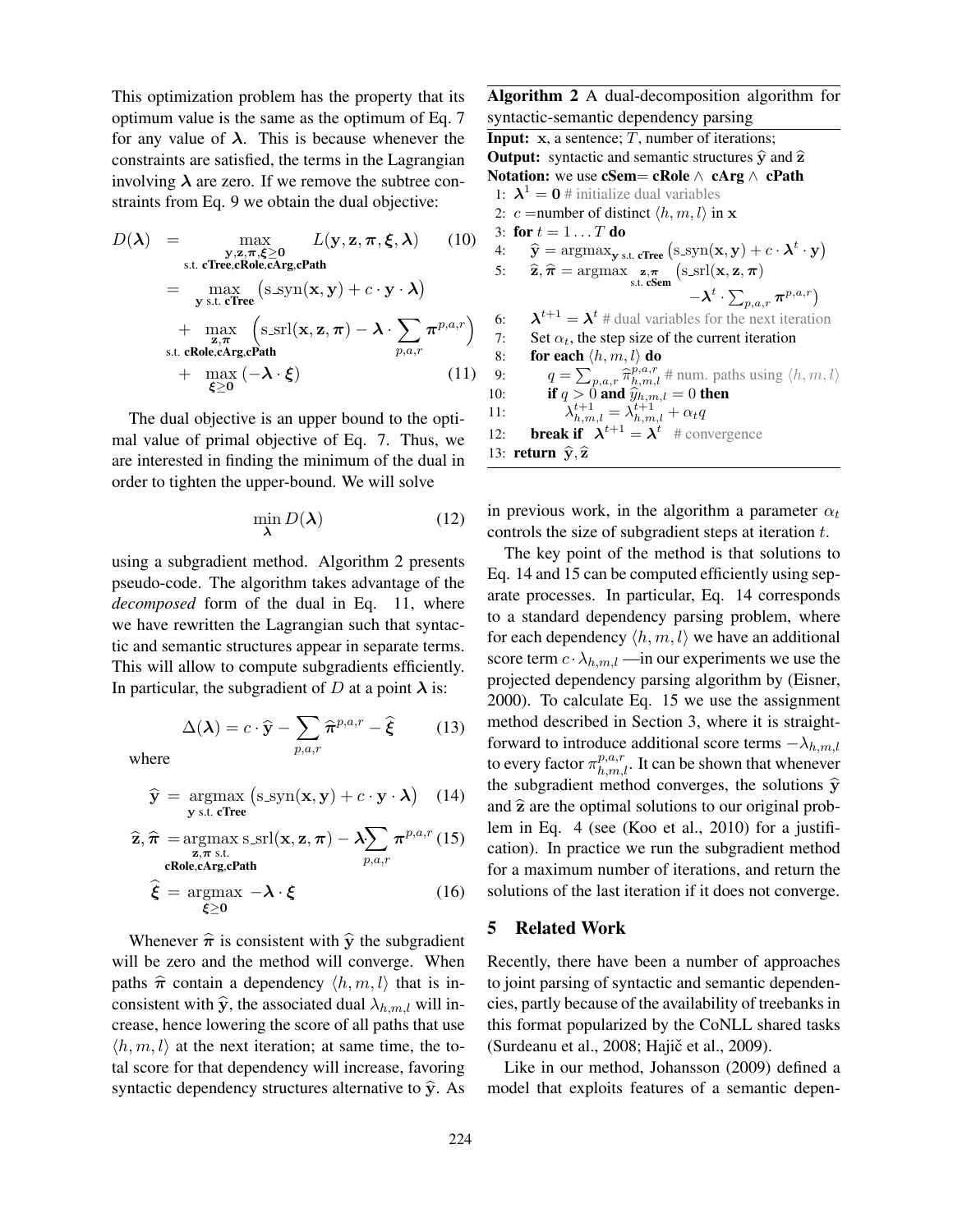dency together with the syntactic path connecting the predicate and the argument. That method uses an approximate parsing algorithm that employs  $k$ -best inference and beam search. Similarly, Lluís et al. (2009) defined a joint model that forces the predicate structure to be represented in the syntactic dependency tree, by enriching arcs with semantic information. The semantic component uses features of pre-computed syntactic structures that may diverge from the joint structure. In contrast, our joint parsing method is exact whenever the dual decomposition algorithm converges.

Titov et al. (2009) augmented a transition-based dependency parser with operations that produce synchronous derivations of syntactic and semantic structures. Instead of explicitly representing semantic dependencies together with a syntactic path, they induce latent representations of the interactions between syntactic and semantic layers.

In all works mentioned the model has no control of assignment constraints that disallow labeling multiple arguments with the same semantic role. Punyakanok et al. (2008) first introduced a system that explicitly controls these constraints, as well as other constraints that look at pairwise assignments which we can not model. They solve SRL using general-purpose Integer Linear Programming (ILP) methods. In similar spirit, Riedel and McCallum (2011) presented a model for extracting structured events that controls interactions between predicateargument assignments. They take into account pairwise assignments and solve the optimization problem with dual decomposition. More recently, Das et al. (2012) proposed a dual decomposition method that deals with several assignment constraints for predicate-argument relations. Their method is an alternative to general ILP methods. To our knowledge, our work is the first that frames SRL as a linear assignment task, for which simple and exact algorithms exist. We should note that these works model predicate-argument relations with assignment constraints, but none of them predicts the underlying syntactic structure.

Our dual decomposition method follows from that of Koo et al. (2010). In both cases two separate processes predict syntactic dependency structures, and the dual decomposition algorithm seeks agreement at the level of individual dependencies. One difference is that our semantic process predicts partial syntax (restricted to syntactic paths connecting predicates and arguments), while in their case each of the two processes predicts the full set of dependencies.

### 6 Experiments

We present experiments using our syntacticsemantic parser on the CoNLL-2009 Shared Task English benchmark (Hajič et al., 2009). It consists of the usual WSJ training/development/test sections mapped to dependency trees, augmented with semantic predicate-argument relations from PropBank (Palmer et al., 2005) and NomBank (Meyers et al., 2004) also represented as dependencies. It also contains a PropBanked portion of the Brown corpus as an out-of-domain test set.

Our goal was to evaluate the contributions of parsing algorithms in the following configurations:

- Base Pipeline Runs a syntactic parser and then runs an SRL parser constrained to paths of the best syntactic tree. In the SRL it only enforces constraint cArg, by simply classifying the candidate argument in each path into one of the possible semantic roles or as NULL.
- Pipeline with Assignment Runs the assignment algorithm for SRL, enforcing constraints cRole and cArg, but constrained to paths of the best syntactic tree.
- Forest Runs the assignment algorithm for SRL on a large set of precomputed syntactic paths, described below. This configuration corresponds to running Dual Decomposition for a single iteration, and is not guaranteed to predict consistent syntactic and semantic structures.
- Dual Decomposition (DD) Runs dual decomposition using the assignment algorithm on the set of precomputed paths. Syntactic and semantic structures are consistent when it reaches convergence.

All four systems used the same type of discriminative scorers and features. Next we provide details about these systems. Then we present the results.

### 6.1 Implementation

Syntactic model We used two discriminative arcfactored models for labeled dependency parsing: a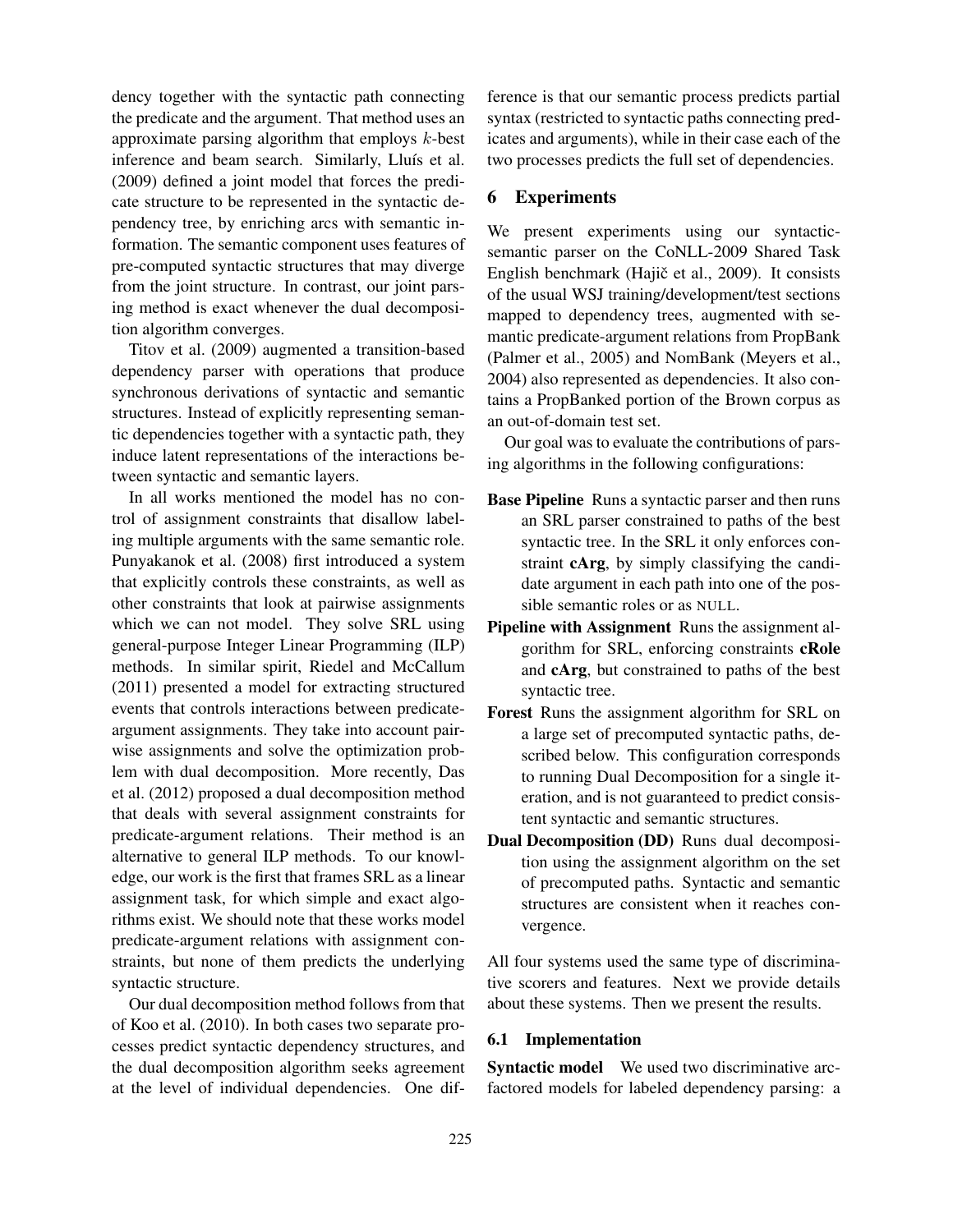first-order model, and a second-order model with grandchildren interactions, both reimplementations of the parsers by McDonald et al. (2005) and Carreras (2007) respectively. In both cases we used projective dependency parsing algorithms based on (Eisner,  $2000$ ).<sup>4</sup> To learn the models, we used a log-linear loss function following Koo et al. (2007), which trains probabilistic discriminative parsers. At test time, we used the probabilistic parsers to compute marginal probabilities  $p(h, m, l \mid \mathbf{x})$ , using inside-outside algorithms for first/second-order models. Hence, for either of the parsing models, we always obtain a table of first-order marginal scores, with one score per labeled dependency. Then we run first-order inference with these marginals to obtain the best tree. We found that the higher-order parser performed equally well on development using this method as using second-order inference to predict trees: since we run the parser multiple times within *Dual Decomposition*, our strategy results in faster parsing times.

Precomputed Paths Both *Forest* and *Dual Decomposition* run assignment on a set of precomputed paths, and here we explain how we build it. We first observed that 98.4% of the correct arguments in development data are either direct descendants of the predicate, direct descendants of an ancestor of the predicate, or an ancestor of the predicate.<sup>5</sup> All methods we test are restricted to this syntactic scope. To generate a list of paths, we did as follows:

- Calculate marginals of *unlabeled* dependencies using the first-order parser:  $p(h, m \mid \mathbf{x}) =$  $\sum_l p(h, m, l \mid \mathbf{x})$ . Note that for each m, the probabilities  $p(h, m|\mathbf{x})$  for all h form a distribution (i.e. they sum to one). Then, for each  $m$ , keep the most-likely dependencies that cover at least 90% of the mass, and prune the rest.
- Starting from a predicate  $p$ , generate a path by taking any number of dependencies that ascend, and optionally adding one dependency that descends. We constrained paths to be projective, and to have a maximum number of 6

ascendant dependencies.

• Label each unlabeled edge  $\langle h, m \rangle$  in the paths with  $l = \arg\max_l p(h, m, l \mid \mathbf{x})$ .

On development data, this procedure generated an average of 43.8 paths per predicate that cover 86.2% of the correct paths. In contrast, enumerating paths of the single-best tree covers 79.4% of correct paths for the first-order parser, and 82.2% for the secondorder parser.<sup>6</sup>

SRL model We used a discriminative model with similar features to those in the system of Johansson (2009). In addition, we included the following:

- Unigram/bigram/trigram path features. For all  $n$ -grams in the syntactic path, patterns of words and POS tags (e.g., mary+loves+to, mary+VB+to).
- Voice features. The predicate voice together with the word/POS of the argument (e.g., passive+mary).
- Path continuity. Count of non-consecutive tokens in a predicate-argument path.

To train SRL models we used the averaged perceptron (Collins, 2002). For the base pipeline we trained standard SRL classifiers. For the rest of models we used the structured Perceptron running the assignment algorithm as inference routine. In this case, we generated a large set of syntactic paths for training using the procedure described above, and we set the loss function to penalize mistakes in predicting the semantic role of arguments and their syntactic path.

**Dual Decomposition** We added a parameter  $\beta$ weighting the syntactic and semantic components of the model as follows:

$$
(1 - \beta) \operatorname{s-syn}(\mathbf{x}, \mathbf{y}) + \beta \operatorname{s-srl}(\mathbf{x}, \mathbf{z}, \pi) \quad .
$$

As syntactic scores we used normalized marginal probabilities of dependencies, either from the first or the higher-order parser. The scores of all factors of the SRL model were normalized at every sentence to be between -1 and 1. The rest of details

<sup>&</sup>lt;sup>4</sup>Our method allows to use non-projective dependency parsing methods seamlessly.

 ${}^{5}$ This is specific to CoNLL-2009 data for English. In general, for other languages the coverage of these rules may be lower. We leave this question to future work.

<sup>&</sup>lt;sup>6</sup>One can evaluate the maximum recall on correct arguments that can be obtained, irrespective of whether the syntactic path is correct: for the set of paths it is 98.3%, while for single-best trees it is 91.9% and 92.7% for first and second-order models.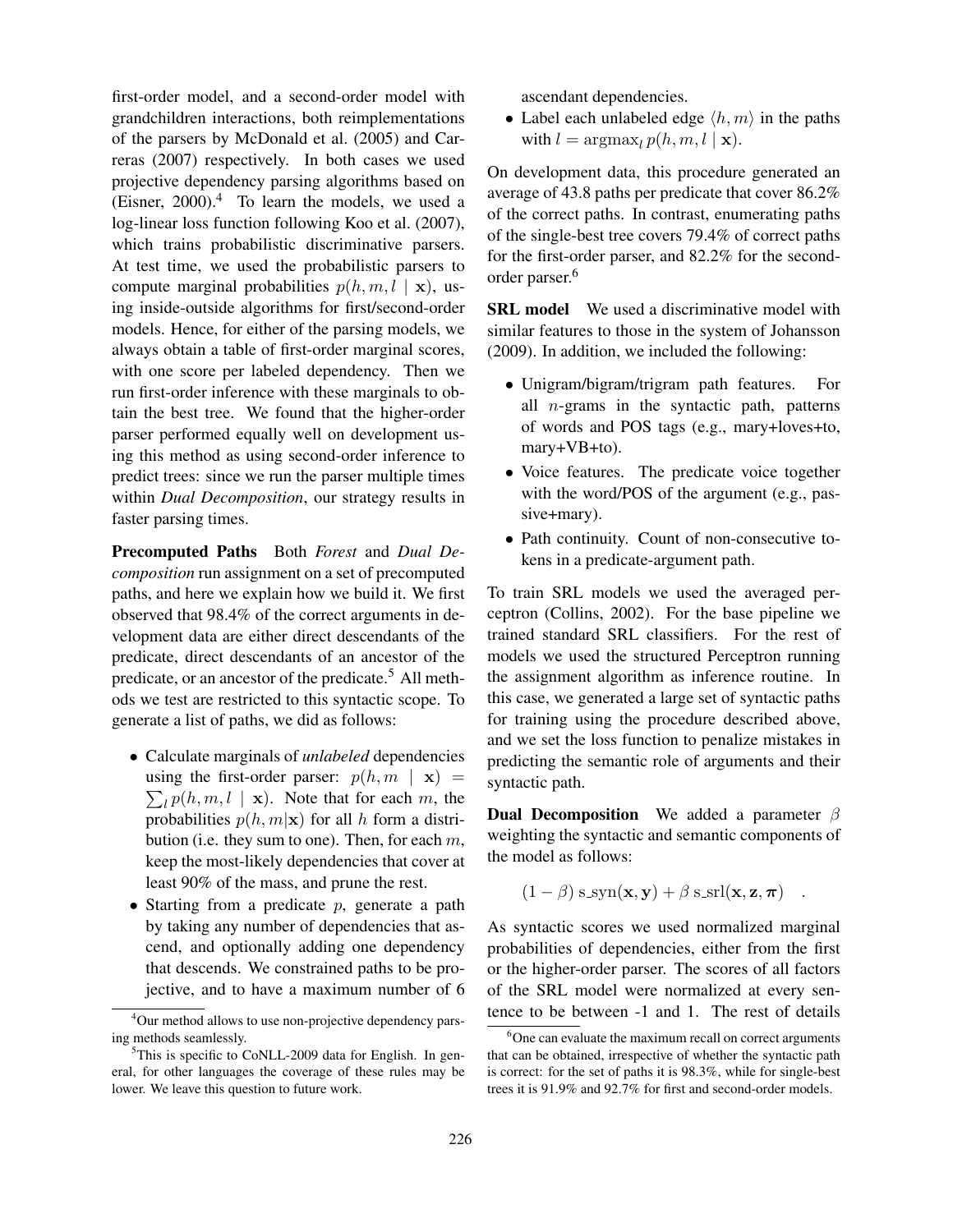|             |   | o LAS   | <b>UAS</b> | $sem_{\text{D}}$ | $sem_r$ | $sem_{F1}$ | $sem_{DD}$ |
|-------------|---|---------|------------|------------------|---------|------------|------------|
| Pipeline    | 1 | 85.32   | 88.86      | 86.23            | 67.67   | 75.83      | 45.64      |
| w. Assig.   |   | 85.32   | 88.86      | 84.08            | 71.82   | 77.47      | 51.17      |
| Forest      |   |         |            | 80.67            | 73.60   | 76.97      | 51.33      |
| Pipeline    |   | 2 87.77 | 90.96      | 87.07            | 68.65   | 76.77      | 47.07      |
| w. Assig. 2 |   | 87.77   | 90.96      | 85.21            | 73.41   | 78.87      | 53.80      |

Table 1: Results on development for the baseline and assignment pipelines, running first and second-order syntactic parsers, and the Forest method. o indicates the order of syntactic inference.

of the method were implemented following Koo et al. (2010), including the strategy for decreasing the step size  $\alpha_t$ . We ran the algorithm for up to 500 iterations, with initial step size of 0.001.

### 6.2 Results

To evaluate syntactic dependencies we use *unlabeled attachment score* (UAS), i.e., the percentage of words with the correct head, and *labeled attachment scores* (LAS), i.e., the percentage of words with the correct head and syntactic label. Semantic predicate-argument relations are evaluated with precision (sem<sub>p</sub>), recall (sem<sub>r</sub>) and  $F_1$  measure (sem<sub>F<sub>1</sub></sub>) at the level of labeled semantic dependencies. In addition, we measure the percentage of perfectly predicted predicate structures (sem<sub>pp</sub>).<sup>7</sup>

Table 1 shows the results on the development set for our three first methods. We can see that the pipeline methods running assignment improve over the baseline pipelines in semantic  $F_1$  by about 2 points, due to the application of the cRole constraint. The *Forest* method also shows an improvement in recall of semantic roles with respect to the pipeline methods. Presumably, the set of paths available in the *Forest* model allows to recognize a higher number of arguments at an expense of a lower precision. Regarding the percentage of perfect predicateargument structures there is a remarkable improvement in the systems that apply the full set of con-

| $\mathbf{o}$                | β   | LAS   | UAS   | $sem_{\text{D}}$ | $sem_r$ | $sem_{\mathrm{F}}$ | $sem_{pp}$ | $\%$ conv |
|-----------------------------|-----|-------|-------|------------------|---------|--------------------|------------|-----------|
| 1                           | 0.1 | 85.32 | 88.86 | 84.09            | 71.84   | 77.48              | 51.77      | 100       |
| 1                           | 0.4 | 85.36 | 88.91 | 84.07            | 71.94   | 77.53              | 51.85      | 100       |
| 1                           | 0.5 | 85.38 | 88.93 | 84.08            | 72.03   | 77.59              | 51.96      | 100       |
| 1                           | 0.6 | 85.41 | 88.95 | 84.05            | 72.19   | 77.67              | 52.03      | 99.8      |
| 1                           | 0.7 | 85.44 | 89.00 | 84.10            | 72.42   | 77.82              | 52.24      | 99.7      |
| 1                           | 0.8 | 85.48 | 89.02 | 83.99            | 72.69   | 77.94              | 52.57      | 99.5      |
| 1                           | 0.9 | 85.39 | 88.93 | 83.68            | 72.82   | 77.88              | 52.49      | 99.8      |
| $2^{\circ}$                 | 0.1 | 87.78 | 90.96 | 85.20            | 73.11   | 78.69              | 53.74      | 100       |
| $\mathfrak{D}$              | 0.4 | 87.78 | 90.96 | 85.21            | 73.12   | 78.70              | 53.74      | 100       |
| 2                           | 0.5 | 87.78 | 90.96 | 85.19            | 73.12   | 78.70              | 53.72      | 100       |
| $\mathfrak{D}$              | 0.6 | 87.78 | 90.96 | 85.20            | 73.13   | 78.70              | 53.72      | 99.9      |
| $\mathcal{D}_{\mathcal{A}}$ | 0.7 | 87.78 | 90.96 | 85.19            | 73.13   | 78.70              | 53.72      | 99.8      |
| $\mathcal{D}_{\mathcal{A}}$ | 0.8 | 87.80 | 90.98 | 85.20            | 73.18   | 78.74              | 53.77      | 99.8      |
| 2                           | 0.9 | 87.84 | 91.02 | 85.20            | 73.23   | 78.76              | 53.82      | 100       |

Table 2: Results of the dual decomposition method on development data, for different values of the  $\beta$  parameter. o is the order of the syntactic parser. %conv is the percentage of examples that converged.

straints using the assignment algorithm. We believe that the cRole constraint that ensures no repeated roles for a given predicate is a key factor to predict the full set of arguments of a predicate.

The *Forest* configuration is the starting point to run the dual decomposition algorithm. We ran experiments for various values of the  $\beta$  parameter. Table 2 shows the results. We see that as we increase  $\beta$ , the SRL component has more relative weight, and the syntactic structure changes. The *DD* methods are always able to improve over the *Forest* methods, and find convergence in more than 99.5% of sentences. Compared to the pipeline running assignment, *DD* improves semantic  $F_1$  for first-order inference, but not for higher-order inference, suggesting that 2nd order predictions of paths are quite accurate. We also observe slight benefits in syntactic accuracy.

Table 3 presents results of our system on the test sets, where we run *Pipeline with Assignment* and *Dual Decomposition* with our best configuration ( $\beta = 0.8/0.9$  for  $1<sup>st</sup>/2<sup>nd</sup>$  order syntax). For comparison, the table also reports the results of the best CoNLL–2009 joint system, *Merlo09* (Gesmundo et al., 2009), which proved to be very competitive ranking third in the closed challenge. We also include *Lluís09* (Lluís et al., 2009), which is another joint syntactic-semantic system from CoNLL– 2009.<sup>8</sup> In the WSJ test *DD* obtains the best syntactic accuracies, while the *Pipeline* obtains the best se-

 $7$ Our evaluation metrics differ slightly from the official metric at CoNLL-2009. That metric considers predicate senses as special semantic dependencies and, thus, it includes them in the calculation of the evaluation metrics. In this paper, we are not addressing predicate sense disambiguation and, consequently, we ignore predicate senses when presenting evaluation results. When we report the performance of CoNLL systems, their scores will be noticeably lower than the scores reported at the shared task. This is because predicate disambiguation is a reasonably simple task with a very high baseline around 90%.

<sup>8</sup>Another system to compare to is the joint system by Johansson (2009). Unfortunately, a direct comparison is not possible because it is evaluated on the CoNLL-2008 datasets, which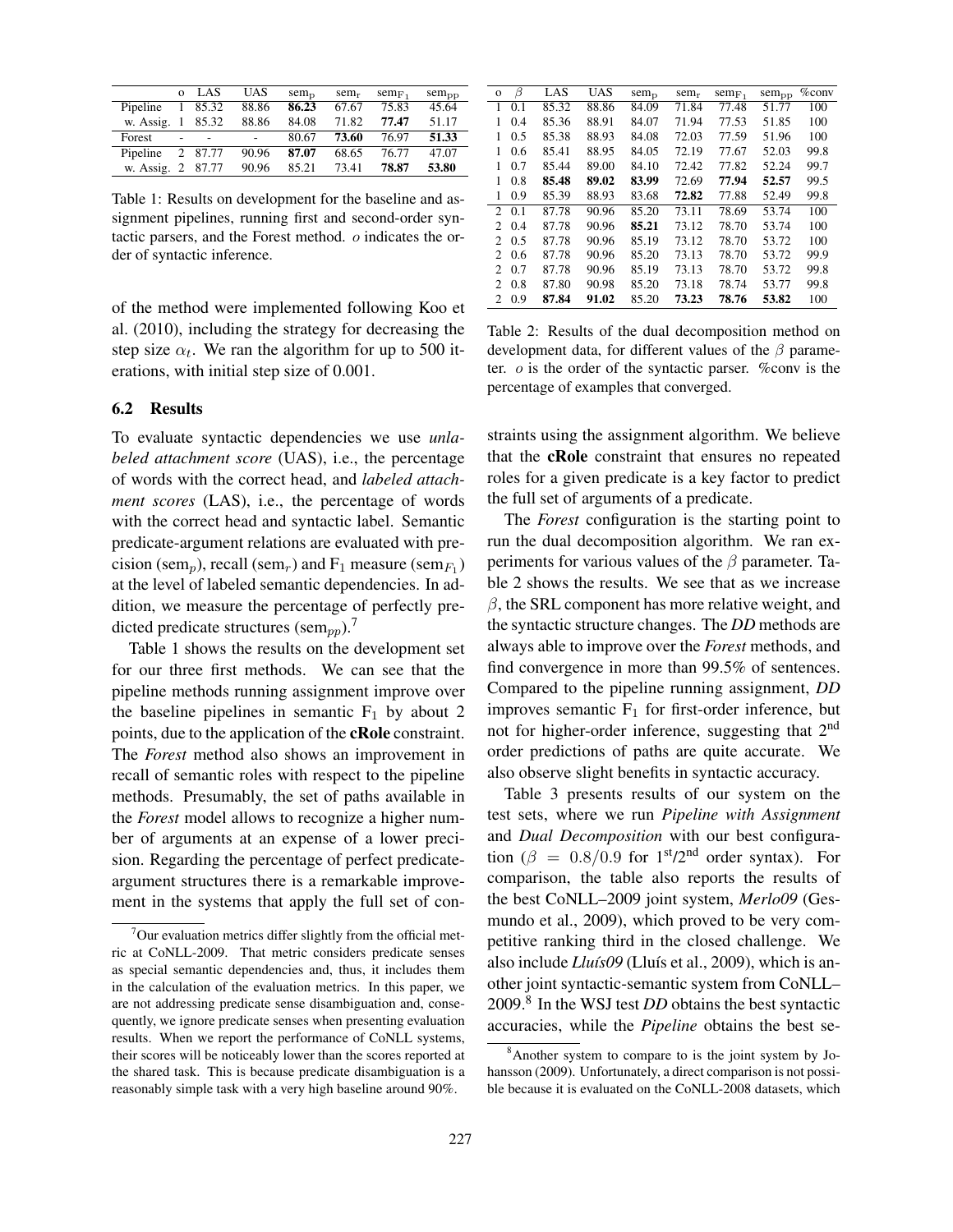| WSJ                           | LAS   | UAS        | $sem_{\text{D}}$ | $sem_r$ | $sem_{\text{F}}$ | $sem_{pp}$ |
|-------------------------------|-------|------------|------------------|---------|------------------|------------|
| Lluís09                       | 87.48 | 89.91      | 73.87            | 67.40   | 70.49            | 39.68      |
| Merlo09                       | 88.79 | 91.26      | 81.00            | 76.45   | 78.66            | 54.80      |
| Pipe-Assig $1st$              | 86.85 | 89.68      | 85.12            | 73.78   | 79.05            | 54.12      |
| DD1 <sup>st</sup>             | 87.04 | 89.89      | 85.03            | 74.56   | 79.45            | 54.92      |
| Pipe-Assig 2 <sup>nd</sup>    | 89.19 | 91.62      | 86.11            | 75.16   | 80.26            | 55.96      |
| DD 2 <sup>nd</sup>            | 89.21 | 91.64      | 86.01            | 74.84   | 80.04            | 55.73      |
|                               |       |            |                  |         |                  |            |
| <b>Brown</b>                  | LAS   | <b>UAS</b> | $sem_{D}$        | $sem_r$ | $sem_{F1}$       | $sem_{pp}$ |
| Lluís09                       | 80.92 | 85.96      | 62.29            | 59.22   | 60.71            | 29.79      |
| Merlo09                       | 80.84 | 86.32      | 68.97            | 63.06   | 65.89            | 38.92      |
| Pipe-Assig 1 <sup>st</sup>    | 80.96 | 86.58      | 72.91            | 60.16   | 65.93            | 38.44      |
| DD <sub>1</sub> <sup>st</sup> | 81.18 | 86.86      | 72.53            | 60.76   | 66.12            | 38.13      |
| Pipe-Assig 2 <sup>nd</sup>    | 82.56 | 87.98      | 73.94            | 61.63   | 67.23            | 38.99      |
| DD 2 <sup>nd</sup>            | 82.61 | 88.04      | 74.12            | 61.59   | 67.28            | 38.92      |

Table 3: Comparative results on the CoNLL–2009 English test sets, namely the WSJ test (top table) and the out of domain test from the Brown corpus (bottom table).

mantic  $F_1$ . The bottom part of Table 3 presents results on the out-of-domain Brown test corpus. In this case, *DD* obtains slightly better results than the rest, both in terms of syntactic accuracy and semantic  $F_1$ .

Table 4 shows statistical significance tests for the syntactic LAS and semantic  $F_1$  scores of Table 3. We have applied the sign test (Wackerly et al., 2007) and approximate randomization tests (Yeh, 2000) to all pairs of systems outputs. The differences between systems in the WSJ test can be considered significant in almost all cases with  $p = 0.05$ . In the Brown test set, results are more unstable and differences are not significant in general, probably because of the relatively small size of that test.

Regarding running times, our implementation of the baseline pipeline with  $2<sup>nd</sup>$  order inference parses the development set (1,334 sentences) in less than 7 minutes. Running assignment in the pipeline increases parsing time by ∼8% due to the overhead from the assignment algorithm. The *Forest* method, with an average of 61.3 paths per predicate, is  $\sim$ 13% slower than the pipeline due to the exploration of the space of precomputed paths. Finally, *Dual Decomposition* with 2<sup>nd</sup> order inference converges in 36.6 iterations per sentence on average. The first iteration of *DD* has to perform roughly the same work as *Forest*, while subsequent iterations only need to re-parse the sentence with respect to the dual up-

|                             | WS.J |    |                                    |           | <b>Brown</b> |  |          |
|-----------------------------|------|----|------------------------------------|-----------|--------------|--|----------|
|                             | ME.  |    | PA1 DD1 PA2 DD2 ME PA1 DD1 PA2 DD2 |           |              |  |          |
| LL.                         |      |    |                                    |           |              |  |          |
| ME.                         |      | ∩● | OON OON CON                        |           |              |  |          |
| PA <sub>1</sub>             |      |    | OON OON CON                        |           |              |  | ⊙●∎ ⊙●⊟∎ |
| D <sub>D</sub> <sub>1</sub> |      |    |                                    | O●□■ O●□■ |              |  | ⊙●∎ ⊙●⊟∎ |
| PA2                         |      |    |                                    |           |              |  |          |

Table 4: Statistical tests of significance for LAS and  $sem_{F_1}$  differences between pairs of systems from Table 3.  $\circ/\bullet =$  LAS difference is significant by the sign/ approximate randomization tests at 0.05 level.  $\square/\blacksquare$  = same meaning for sem<sub>F<sub>1</sub></sub>. The legend for systems is: LL: *Lluís09*, ME: *Merlo09*, PA1/2: *Pipeline with Assignment, 1st/2nd order*, DD1/2: *Dual Decomposition, 1st/2nd order*.

dates, which are extremely sparse. Our current implementation did not take advantage of the sparsity of updates, and overall, *DD* was on average 13 times slower than the pipeline running assignment and 15 times slower than the baseline pipeline.

## 7 Conclusion

We have introduced efficient methods to parse syntactic dependency structures augmented with predicate-argument relations, with two key ideas. One is to predict the local syntactic structure that links a predicate with its arguments, and seek agreement with the full syntactic structure using dual decomposition techniques. The second is to control linear assignment constraints in the predicateargument structure.

In experiments we observe large improvements resulting from the assignment constraints. As for the dual decomposition technique for joint parsing, it does improve over the pipelines when we use a first order parser. This means that in this configuration the explicit semantic features help to find a solution that is better in both layers. To some extent, this empirically validates the research objective of joint models. However, when we move to second-order parsers the differences with respect to the pipeline are insignificant. It is to be expected that as syntactic parsers improve, the need of joint methods is less critical. It remains an open question to validate if large improvements can be achieved by integrating syntactic-semantic features. To study this question, it is necessary to have efficient parsing algorithms for joint dependency structures. This paper contributes with a method that has optimality

are slightly different. However, note that *Merlo09* is an application of the system by Titov et al. (2009). In that paper authors report results on the CoNLL-2008 datasets, and they are comparable to Johansson's.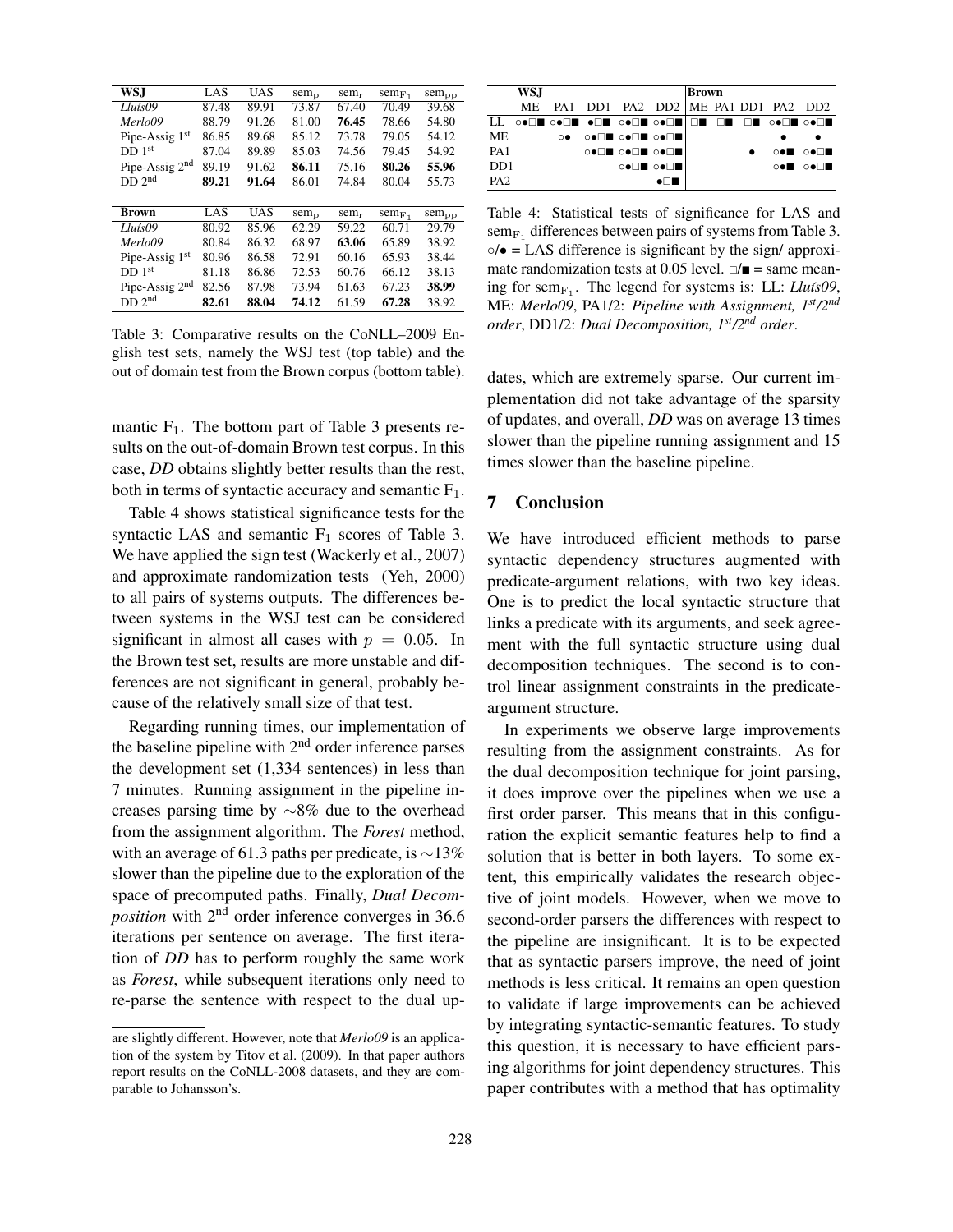guarantees whenever it converges.

Our method can incorporate richer families of features. It is straightforward to incorporate better semantic representations of predicates and arguments than just plain words, e.g. by exploiting WordNet or distributional representations as in (Zapirain et al., 2013). Potentially, this could result in larger improvements in the performance of syntactic and semantic parsing.

It is also necessary to experiment with different languages, where the performance of syntactic parsers is lower than in English, and hence there is potential for improvement. Our treatment of local syntactic structure that links predicates with arguments, based on explicit enumeration of likely paths, was simplistic. Future work should explore methods that model the syntactic structure linking predicates with arguments: whenever this structure can be parsed efficiently, our dual decomposition algorithm can be employed to define an efficient joint system.

### Acknowledgments

We thank the editor and the anonymous reviewers for their valuable feedback. This work was financed by the European Commission for the XLike project (FP7- 288342); and by the Spanish Government for project OpenMT-2 (TIN2009-14675-C03-01), project Skater  $(TIN2012-38584-C06-01)$ , and a Ramón y Cajal contract for Xavier Carreras (RYC-2008-02223).

### References

- Rainer Burkard, Mario Dell'Amico, and Silvano Martello. 2009. *Assignment Problems*. Society for Industrial and Applied Mathematics.
- Xavier Carreras and Lluís Màrquez. 2005. Introduction to the CoNLL-2005 shared task: Semantic role labeling. In *Proceedings of the Ninth Conference on Computational Natural Language Learning (CoNLL-2005)*, pages 152–164, Ann Arbor, Michigan, June.
- Xavier Carreras. 2007. Experiments with a higher-order projective dependency parser. In *Proceedings of the CoNLL Shared Task Session of EMNLP-CoNLL 2007*, pages 957–961, Prague, Czech Republic, June.
- Michael Collins. 2002. Discriminative training methods for Hidden Markov Models: Theory and experiments with Perceptron algorithms. In *Proceedings of the 2002 Conference on Empirical Methods in Natural Language Processing*, pages 1–8, July.
- Dipanjan Das, André F. T. Martins, and Noah A. Smith. 2012. An exact dual decomposition algorithm for

shallow semantic parsing with constraints. In *Proceedings of the First Joint Conference on Lexical and Computational Semantics - Volume 1: Proceedings of the main conference and the shared task, and Volume 2: Proceedings of the Sixth International Workshop on Semantic Evaluation*, SemEval '12, pages 209–217, Stroudsburg, PA, USA.

- Jason Eisner. 2000. Bilexical grammars and their cubictime parsing algorithms. In Harry Bunt and Anton Nijholt, editors, *Advances in Probabilistic and Other Parsing Technologies*, pages 29–62. Kluwer Academic Publishers, October.
- Andrea Gesmundo, James Henderson, Paola Merlo, and Ivan Titov. 2009. A latent variable model of synchronous syntactic-semantic parsing for multiple languages. In *Proceedings of the Thirteenth Conference on Computational Natural Language Learning (CoNLL 2009): Shared Task*, pages 37–42, Boulder, Colorado, June.
- Daniel Gildea and Daniel Jurafsky. 2002. Automatic labeling of semantic roles. *Computational Linguistics*, 28(3):245–288, September.
- Daniel Gildea and Martha Palmer. 2002. The necessity of parsing for predicate argument recognition. In *Proceedings of 40th Annual Meeting of the Association for Computational Linguistics*, pages 239–246, Philadelphia, Pennsylvania, USA, July.
- Jan Hajič, Massimiliano Ciaramita, Richard Johansson, Daisuke Kawahara, Maria Antònia Martí, Lluís Marquez, Adam Meyers, Joakim Nivre, Sebastian ` Padó, Jan Štěpánek, Pavel Straňák, Mihai Surdeanu, Nianwen Xue, and Yi Zhang. 2009. The CoNLL-2009 shared task: Syntactic and semantic dependencies in multiple languages. In *Proceedings of the 13th Conference on Computational Natural Language Learning (CoNLL-2009): Shared Task*, pages 1–18, Boulder, Colorado, USA, June.
- Richard Johansson. 2009. Statistical bistratal dependency parsing. In *Proceedings of the 2009 Conference on Empirical Methods in Natural Language Processing*, pages 561–569, Singapore, August.
- Terry Koo, Amir Globerson, Xavier Carreras, and Michael Collins. 2007. Structured prediction models via the matrix-tree theorem. In *Proceedings of the 2007 Joint Conference on Empirical Methods in Natural Language Processing and Computational Natural Language Learning (EMNLP-CoNLL)*, pages 141– 150, Prague, Czech Republic, June.
- Terry Koo, Alexander M. Rush, Michael Collins, Tommi Jaakkola, and David Sontag. 2010. Dual decomposition for parsing with non-projective head automata. In *Proceedings of the 2010 Conference on Empirical Methods in Natural Language Processing*, pages 1288–1298, Cambridge, MA, October.